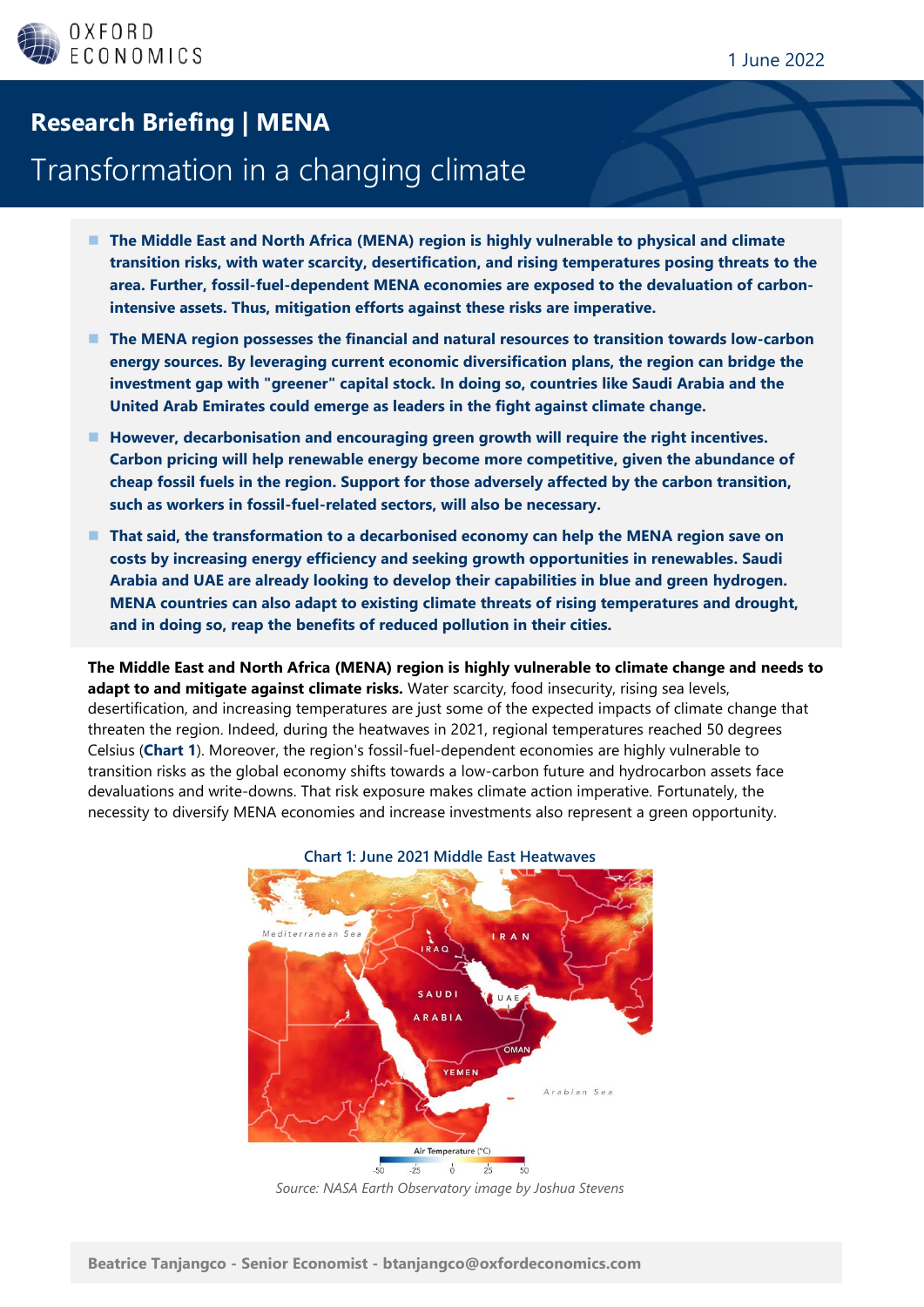## **The region has the resources to catch up on the climate transition**

**MENA economies have the impetus and the resources to adapt to climate risks and become carbon neutral.** Many MENA economies are dependent on hydrocarbons and will require deep structural change to meet climate goals. However, the push for diversification and national economic transformation provides an opportunity to transform the regional economy into a low-carbon one. Following the pandemic, governments already have ambitious development plans to diversify their economies and accelerate growth, which includes reducing reliance on oil and gas. For example, Saudi Arabia's national development plan, Vision 2030, makes economic diversification a priority. Other MENA countries have similar goals of reinventing their economies and diversifying.

**There is an opportunity to fill the investment gap with green options.** The World Bank estimates the MENA region needs [to spend 8.2% of GDP](https://blogs.worldbank.org/arabvoices/building-forward-better-mena-how-infrastructure-investments-can-create-jobs) to meet its infrastructure goals by 2030. Historically, the region has spent around 3% of GDP, with most of it coming from the public sector. This is consistent with observed gross fixed capital formation figures (**Chart 2**), which show that investment in the region currently lags the world average. As the region strives to fill this gap, additional capital investments can be climatefriendly from the start, as it is easier to invest in green initiatives than having to clean up existing carbonintensive industries.



#### **Chart 2: Investments in MENA need to increase**

*Source: Oxford Economics/World Bank*

**Financially, the region has the resources and capital to fund its climate agenda.** The IPCC noted that climate financing needs to be higher to reach climate goals. In line with this, the UNFCCC notes that the gap in the Middle East is relatively large. Currently, climate [finance is estimated](https://unfccc.int/news/working-to-close-the-climate-finance-gap-in-the-arab-region) at US\$5.1bn–US\$7.4bn per [year, which is paltry compared to the US\\$436bn](https://unfccc.int/news/working-to-close-the-climate-finance-gap-in-the-arab-region)–US\$478bn required to cope with climate change until [2030.](https://unfccc.int/news/working-to-close-the-climate-finance-gap-in-the-arab-region) This is an opportunity for the Gulf states to leverage their extensive public-sector funds (i.e., Saudi Arabia has committed US\$186 million to the green initiative strategy and the UAE added US\$400 million to the [Energy Transition Accelerator financing \(ETAF\) platform\)](https://etafplatform.org/About). Resources can even be used to create blended finance initiatives that will help de-risk climate investments and crowd in more private-sector funds.

**The region's natural resources make the shift towards renewable sources of energy a viable option, but it is not without its hurdles.** MENA has great potential for solar and wind energy which can be harnessed with improvements in storage technology. The region also has potential for hydrogen and carbon capture, storage, and use (CCUS). Yet while the abundance of natural resources points to untapped renewable potential, electricity generation from renewables in MENA still lags the rest of the world (**Chart 3**). Further, [for renewables to match the cost of low fossil fuel prices](https://my.oxfordeconomics.com/reportaction/594920Fd27464837b49A4f/Toc) in the region, it will require pricing externalities and additional incentives to overcome intermittency problems.

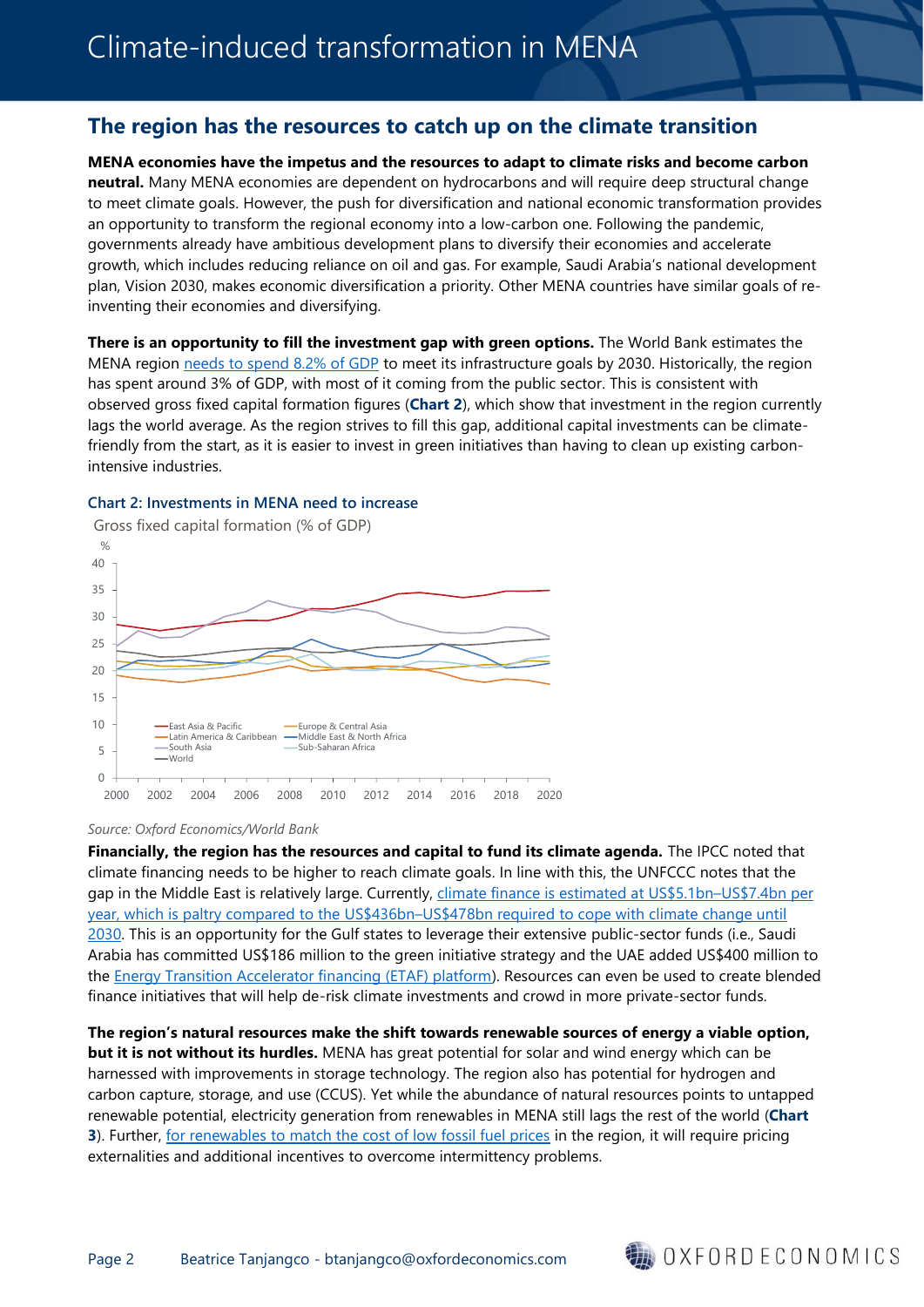|                             |           |           | --        |           |           |
|-----------------------------|-----------|-----------|-----------|-----------|-----------|
| Country/area                | 2 0 1 5   | 2 0 16    | 2017      | 2018      | 2019      |
| <b>Asia</b>                 | 2 039 145 | 2 230 646 | 2 431 788 | 2 650 207 | 2894738   |
| Europe                      | 1 173 189 | 1 195 711 | 1 210 693 | 1 300 021 | 1 333 746 |
| North America               | 037 559   | 1 116 458 | 1 211 251 | 1 233 582 | 1 250 776 |
| South America               | 732 943   | 779 155   | 782 975   | 792 935   | 797 467   |
| Eurasia                     | 265 957   | 290 490   | 287 734   | 305 596   | 343 314   |
| Africa                      | 137 962   | 138 851   | 149 335   | 160 992   | 171 405   |
| Oceania                     | 71 524    | 76 630    | 78 894    | 84 25 2   | 91 134    |
| Central America + Caribbean | 38 014    | 40 639    | 46 046    | 48 368    | 45 444    |
| Middle East                 | 20 135    | 25 269    | 23 884    | 26 489    | 35 4 26   |

#### **Chart 3: Electricity Generation from Renewable Energy (GWh)**

*Source: Oxford Economics / IRENA*

### **Incentives are necessary to induce change**

**To encourage change, the right incentives and market structure will be necessary to generate returns on green investment.** To compete with less-costly fossil fuels, countries will need to impose carbon pricing on emissions and remove fossil-fuel subsidies. Charging for emissions will help dissuade the public from carbon-intensive energy sources and encourage a shift towards renewables. This can impact both consumer and investor behaviour. That said, our research reveals that carbon pricing could also lead to an accelerated depreciation of carbon-intensive assets and higher inflation in the near term without an accompanying positive supply-side shock.

**Initiatives in the region are encouraging innovation**, such as the Dubai Electricity and Water Authority (DEWA)'s [Innovation Centre](https://www.mbrsic.ae/en/about/innovation-centre/#:~:text=The%20Centre%20is%20a%20clean,UAE%20Nationals%20and%20increases%20competition.) which was launched to support work on clean energy. Improvements in technology can help renewable energy solutions become commercially viable and cost competitive.

**In addition to incentives, support will be necessary for parts of the economy that stand to lose in the transition.** While the ILO expects climate action to lead to net job creation in most regions, it projects the MENA region will see [net job losses of over 300,000 jobs for the Middle East and around 350,000 jobs in](https://www.ilo.org/wcmsp5/groups/public/---dgreports/---dcomm/---publ/documents/publication/wcms_628654.pdf)  [Africa.](https://www.ilo.org/wcmsp5/groups/public/---dgreports/---dcomm/---publ/documents/publication/wcms_628654.pdf) Given that the skills for working in the oil industry are different than those needed in renewables, oil industry workers, from the exploration to the production side, will be rendered expendable and will need re-training and re-skilling. Investments in the social safety net will be needed to mitigate the shock to the labour market and make the transition as painless as possible.

**As they foster an environment that enables a low-carbon transformation, Saudi Arabia and the UAE may emerge as climate-transition leaders.** For example, Masdar (a UAE renewable energy company) and ACWA Power (a Saudi power company) are expanding their businesses to the GCC and beyond. On a larger scale, the [Middle East Green Initiative](https://www.saudigreeninitiative.org/about-middle-east-green-initiative/) (MGI), which is part of the Saudi Green Initiative (SGI), includes a regional plan for clean cooking fuel and planting 50 billion trees in the region, which is around 5% of the global afforestation target. Smaller economies can benefit and follow this lead.

## **The Transformation can lead to long-term benefits**

Transitioning toward low-carbon energy sources and ultimately reaching a net-zero economy can allow benefits to accrue in the long-term. Here are just a few examples:

- **Resolving inefficiencies can lead to cost savings.** [Inefficient energy production and consumption](https://dspace.mit.edu/handle/1721.1/124226) have contributed to deteriorating energy systems in MENA countries such as Iran, Saudi Arabia, Kuwait, and the UAE. Improving energy efficiency can help reduce emissions and save on costs, enabling the region to [de-couple economic growth from emissions.](https://www.brookings.edu/blog/future-development/2021/07/22/decoupling-economic-growth-from-emissions-in-the-middle-east-and-north-africa/) Currently, some MENA economies have not been able to achieve growth without increasing carbon emissions.
- **E** Greening the economy can lead to new markets, industries, and growth opportunities. The region may be able to export energy from hydrogen and take advantage of existing infrastructure. The UAE is looking for investors in [hydrogen exports,](https://www.aljazeera.com/economy/2021/7/8/uae-seeks-investors-to-build-hydrogen-export-facilities) and Saudi Arabia's [industrial Hydrogen Strategy](https://www.csis.org/analysis/saudi-arabias-hydrogen-industrial-strategy) shows it is